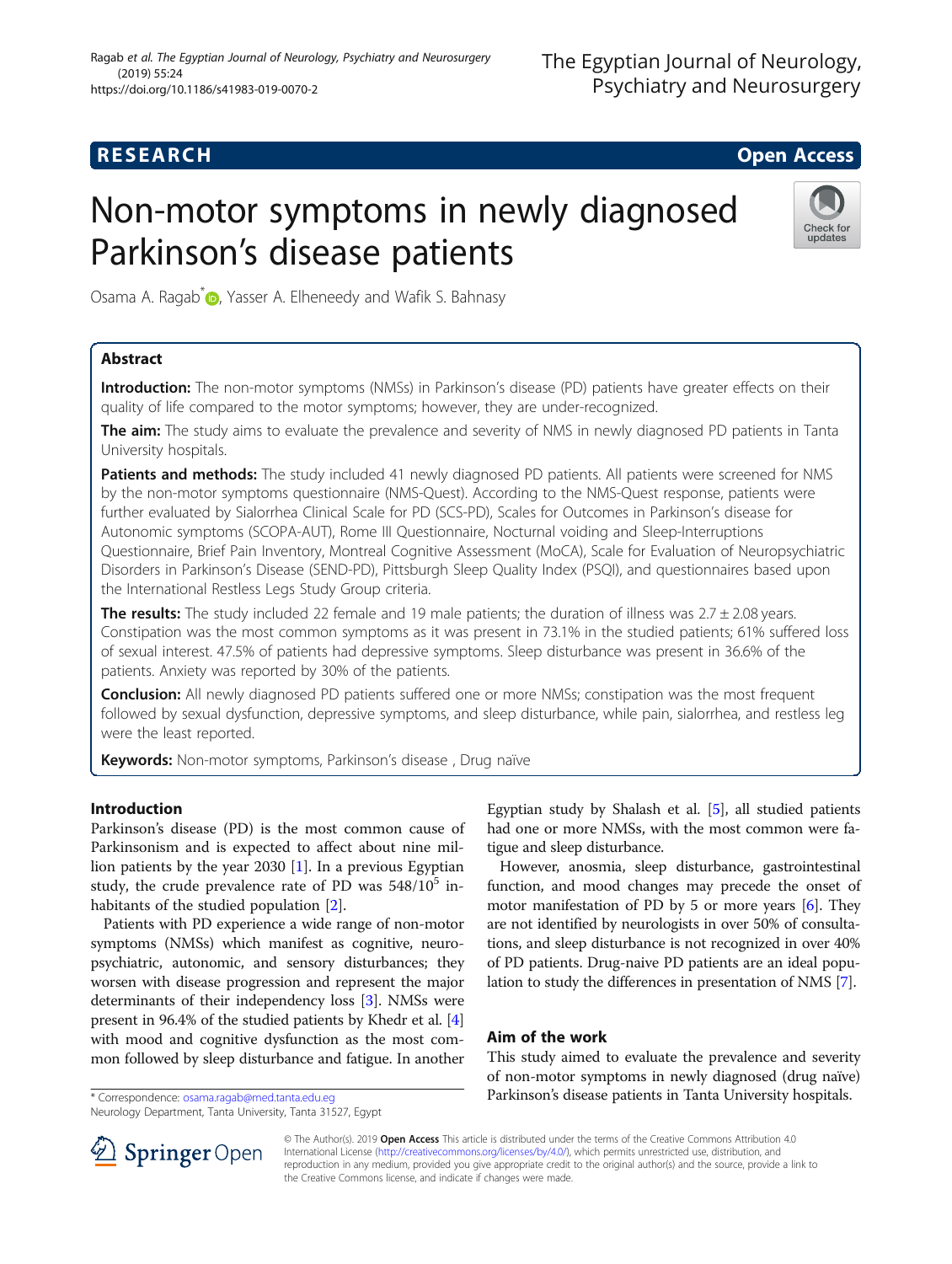### Patients and methods

This study was conducted on all newly diagnosed PD patients referred to outpatient neurology clinics, Department of Neuropsychiatry, Tanta University Hospitals, over a 6-month period from the first of December 2016 to the end of May 2017. Patients were diagnosed according to the United Kingdom Parkinson's Disease Society Brain Bank (UK PDS Brain Bank diagnostic criteria) [\[8\]](#page-6-0), and stages of Parkinson's disease were assessed using the Hoehn and Yahr scale [\[9](#page-6-0)]. Recruited patients were classified either tremor or akinetic rigid predominant type of PD by diving the mean score of tremor items on the mean score of akinetic rigid items (T/AR ratio) of the unified Parkinson's disease rating scale (UPDRS). If the ratio score was more than 0.9, the patient was considered tremor predominant, while if the score was less than that, the patient was classified as rigid-predominant PD [[10](#page-6-0)].

Patients with PD plus secondary Parkinsonism or patients on L-DOPA treatment were excluded from this study. Also patients with other chronic comorbidities (renal, hepatic, and endocrinal disturbance and chronic chest disease) were excluded.

All PD patients were subjected to the following: full medical history including current and relevant past medications, general and neurological examination, laboratory studies including renal function test, serum electrolytes, liver function test and thyroid hormonal profile, and neuroimaging studies either CT and/or MRI brain if needed. All participants were screened for NMS by the NMS-Quest [[11\]](#page-6-0).

Drooling was evaluated using the Sialorrhea Clinical Scale for PD (SCS-PD) [\[12\]](#page-6-0) and the Scales for Outcomes in Parkinson's disease for Autonomic symptoms (SCOPA-AUT) [[13](#page-6-0)]. Olfaction was evaluated during the clinical interview by assessment of the olfactory nerve. Gastrointestinal and urinary symptoms were evaluated using the Rome III Questionnaire [\[14\]](#page-6-0) and the SCOPA-AUT [[13](#page-6-0)].

Nocturia was assessed by the Nocturnal voiding and Sleep-Interruptions Questionnaire [\[15](#page-6-0)]. Pain was evaluated by the Brief Pain Inventory [[16](#page-6-0)].

Memory and concentration were evaluated using the Montreal Cognitive Assessment (MoCA) [[17](#page-6-0)]. Psychiatric and mood symptoms were evaluated by the Scale for Evaluation of Neuropsychiatric Disorders in Parkinson's Disease (SEND-PD) [[18](#page-6-0)]. Sexual functions were evaluated using SCOPA-AUT [\[13](#page-6-0)]. Orthostatic intolerance was evaluated by the SCOPA-AUT and assessment of blood pressure lying at 1-min standing (a cutoff of > 10 mmHg will be considered as indicating potential orthostatic hypotension).

Sleep disturbance was evaluated by the Pittsburgh Sleep Quality Index (PSQI) [\[19\]](#page-6-0). Restless leg syndrome was evaluated by screening questionnaires based upon the International Restless Legs Study Group criteria [\[20\]](#page-6-0).

A signed informed consent was obtained from all participants and their first-degree relatives. The study protocol was approved by the ethical committee in Tanta University, Egypt, under the code number 31,277/12/16 on December 2016.

# Statistical analysis

The collected data were organized, tabulated, and statistically analyzed using SPSS software statistical computer package version 16. For quantitative data, the range in addition to mean and standard deviation was calculated, and the Pearson correlation equation was used. Significance was adopted at  $p < 0.05$  for interpretation of results of tests of significance.

#### Results

The study included 41 newly diagnosed PD patients; all of them were drug naïve. They were 22 females and 19 males with mean age  $57.95 \pm 11.94$  years, while the duration of illness was  $2.7 \pm 2.08$  years. According to Hoehn and Yahr PD stages, 21 patients were in stage 1, 11 patients in stage 2, and 9 patients in stage 3. The mean and standard deviation of UPDRS part Ш score of studied patients were  $35.6 \pm 20.15$ . Twenty-three patients were akinetic rigid type and their T/AR ratio was  $0.74 \pm 0.09$ , while the other 18 patients were tremor-predominant PD type and T/AR ratio was 1.16 ± 0.21.

Screening of non-motor symptoms in the studied patients by the non-motor symptoms questionnaire (NMS-Quest) is revealed (Table [1\)](#page-2-0).

A cognitive decline was present in 11 patients who were assessed by both MoCA and MoCA-B test (for illiterate patients); their scores ranged between 16 and 23, and it showed a significant inverse correlation between the scores and both of the age and duration of illness as  $p < 0.05$  (Table [2\)](#page-2-0).

Sixteen patients had sleep disturbance; they were evaluated by PSQI; the global score ranged between 7 and 13; and there was a significant direct correlation between the PSQI score and only the age and the presence of tremors as a predominant symptom ( $p < 0.05$ ) (Table [2\)](#page-2-0).

Psychiatric symptoms (psychotic = 11, mood and anxiety = 27) were assessed by SEND-PD; our results showed that there was a significant direct correlation between both psychotic and mood and anxiety symptoms of the SEND-PD scale and only Hoehn and Yahr stage of disease and duration of illness ( $p < 0.05$ ) (Fig. [1\)](#page-3-0).

Fifteen patients had urinary complaints assessed by the Questionnaire for Evaluating nocturia, nocturnal Enuresis, and Sleep Interruptions; there was an inverse significant correlation between the test score and rigidity as a predominant motor manifestation ( $p < 0.05$ ) (Fig. [2\)](#page-3-0).

Fourteen males and 19 females were evaluated by the SCOPA-AUT questionnaire for evaluating different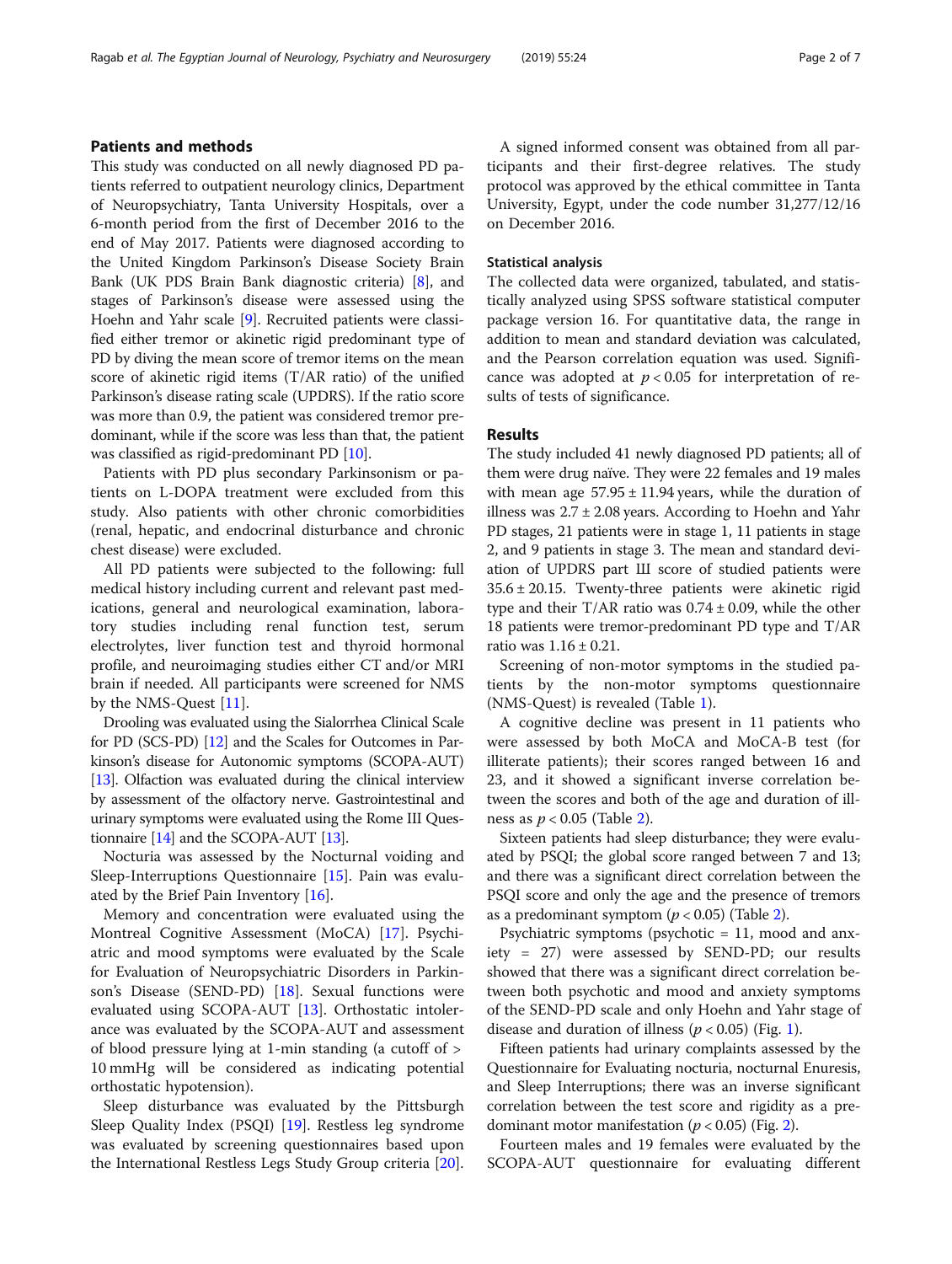# <span id="page-2-0"></span>Table 1 Non-motor symptoms in the studied patients by NMS-Quest

|                                                                                                   | Yes        | <b>No</b>  |
|---------------------------------------------------------------------------------------------------|------------|------------|
| Dribbling of saliva during the daytime                                                            | $2(4.9\%)$ | 39 (95.1%) |
| Loss or change in your ability to taste or smell                                                  | 4 (9.7%)   | 37 (90.3%) |
| Difficulty swallowing food or drinking or problems with choking                                   | 0          | 41 (100%)  |
| Vomiting or feelings of sickness (nausea)                                                         | 4 (9.7%)   | 37 (90.3%) |
| Constipation (less than three bowel movements a week) or having to strain to pass a stool         | 30 (73.1%) | 11 (26.9%) |
| Bowel (fecal) incontinence                                                                        | $\Omega$   | 41 (100%)  |
| Feeling that your bowel emptying is incomplete after having been to the toilet                    | 9 (21.9%)  | 32 (78.1%) |
| A sense of urgency to pass urine makes you rush to the toilet                                     | 11 (26.9%) | 30 (73.1%) |
| Getting up regularly at night to pass urine                                                       | 15 (36.6%) | 26 (63.4%) |
| Unexplained pains (not due to known conditions such as arthritis)                                 | $2(4.9\%)$ | 38 (95.1%) |
| Unexplained change in weight (not due to change in diet)                                          | 0          | 41 (100%)  |
| Problems remembering things that have happened recently or forgetting to do things                | 11 (26.9%) | 30 (73.1%) |
| Loss of interest in what is happening around you or in doing things                               | 19 (47.5%) | 22 (53.6%) |
| Seeing or hearing things you know or are told they are not there                                  | 11 (26.9%) | 30 (73.1%) |
| Difficulty concentrating or staying focused                                                       | 9 (21.9%)  | 32 (78.1%) |
| Feeling sad, "low," or "blue"                                                                     | 19 (47.5%) | 22 (53.6%) |
| Feeling anxious, frightened, or panicky                                                           | 13 (31.7%) | 28 (68.3%) |
| Feeling less interested in sex or more interested in sex                                          | 25 (61%)   | 16 (39%)   |
| Finding it difficult to have sex when you try                                                     | 19 (47.5%) | 22 (53.6%) |
| Feeling light-headed, dizzy, or weak standing from sitting or lying                               | 6 (14.6%)  | 35 (85.4%) |
| Falling                                                                                           | 0          | 41 (100%)  |
| Finding it difficult to stay awake during activities such as working, driving, or eating          | $2(4.9\%)$ | 39 (95.1%) |
| Difficulty getting to sleep at night or staying asleep at night                                   | 14 (34.1%) | 27 (65.9%) |
| Intense, vivid, or frightening dreams                                                             | 9(21.9%)   | 22 (55%)   |
| Talking or moving about in your sleep, as if you are "acting out" a dream                         | 0          | 41 (100%)  |
| Unpleasant sensations in your legs at night or while resting, and a feeling that you need to move | $2(4.9\%)$ | 39 (95.1%) |
| Swelling of the legs                                                                              | 0          | 41 (100%)  |
| Excessive sweating                                                                                | 0          | 41 (100%)  |
| Double vision                                                                                     | 0          | 41 (100%)  |
| Believing things are happening to you that other people say they are not                          | 11 (26.9%) | 30 (73.1%) |

| Table 2 Correlation between MoCA test, sleep quality assessment (PSQI), SCOPA-AUT, Rome III adult questionnaire, and |  |
|----------------------------------------------------------------------------------------------------------------------|--|
| demographic data; predominant motor symptoms; Hoehn and Yahr; and duration of illness                                |  |

| Tremor            |                                 | Rigidity |               | Hoehn and Yahr stage |          | Gender  |                | Age     |          | Duration of illness |             |
|-------------------|---------------------------------|----------|---------------|----------------------|----------|---------|----------------|---------|----------|---------------------|-------------|
|                   | $\overline{P}$                  |          | $\mathcal{P}$ |                      | P        |         | $\overline{P}$ |         | P        |                     | P           |
| $MoCA (+ B) test$ |                                 |          |               |                      |          |         |                |         |          |                     |             |
| 0.45              | 0.18                            | $-0.26$  | 0.45          | $-0.17$              | 0.63     | 0.3     | 0.31           | $-0.78$ | $0.006*$ | $-0.69$             | $0.024*$    |
|                   | Sleep quality assessment (PSQI) |          |               |                      |          |         |                |         |          |                     |             |
| 0.54              | $0.02*$                         | $-0.29$  | 0.91          | 0.01                 | 0.06     | 0.05    | 0.85           | 0.5     | $0.04*$  | 0.34                | 0.18        |
| SCOPA-AUT         |                                 |          |               |                      |          |         |                |         |          |                     |             |
| 0.58              | $0.0001*$                       | $-0.34$  | $0.03*$       | 0.57                 | $0.002*$ | $-0.28$ | 0.09           | 0.21    | 0.21     | 0.6                 | $< 0.0001*$ |
|                   | Rome III adult questionnaire    |          |               |                      |          |         |                |         |          |                     |             |
| 0.06              | 0.73                            | 0.09     | 0.6           | 0.11                 | 0.54     | 0.19    | 0.28           | 0.03    | 0.82     | 0.29                | 0.17        |

\* statistically significant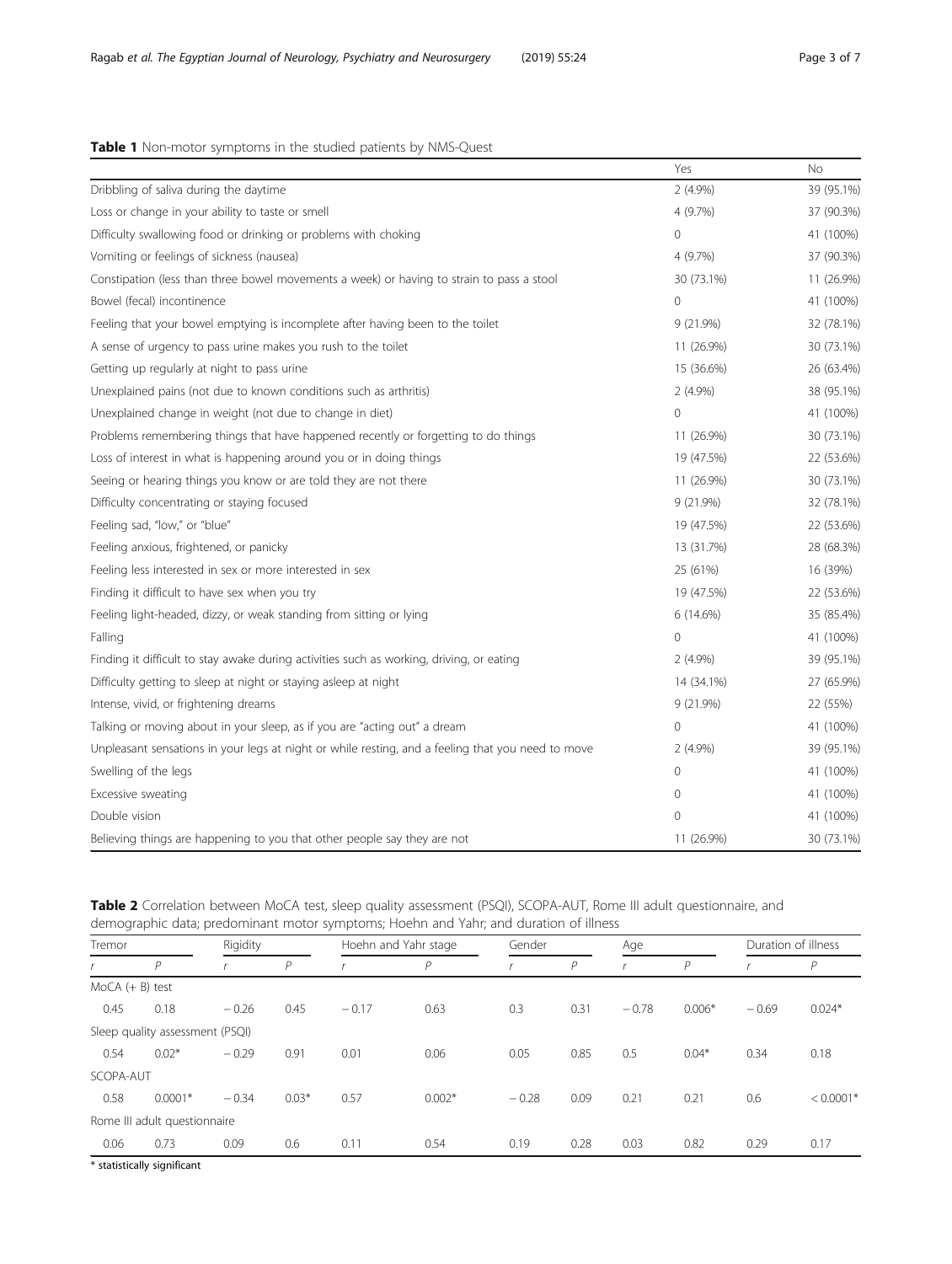<span id="page-3-0"></span>

autonomic manifestations including sexual symptoms; our data showed a direct significant correlation between the SCOPA-AUT scores and Hoehn and Yahr stage, duration of illness, and both predominant motor symptoms (tremor and rigidity)  $(p < 0.05)$  (Table [2\)](#page-2-0).

Gastrointestinal symptoms were present in 32 patients; the most common complaint was constipation while nausea was present in 4 patients. These symptoms were further evaluated by the ROME III adult questionnaire, and the results showed no significant correlation between the ROME III scores and other variables  $(p >$ 0.05) (Table [2\)](#page-2-0).

Two patients suffered restless leg syndrome. Their scores on Restless Legs Syndrome Rating Scale were 15 and 17 (moderate severity). Both were females; one of them had tremors as a predominant motor manifestation, while the other had rigidity. Also two patients had dribbling of saliva, and they were evaluated by SCS-PD. They were one male and one female; their scores were 9 and 7 respectively; both tremors and rigidity were clinically evident in both patients. Finally, two female patients reported low back pain which is relieved by NSAIDs.

#### **Discussion**

Non-motor symptoms (NMSs) have long been recognized as an important part of PD, but until recently, they have received relatively little attention. Several studies have shown that many NMSs, particularly depression, are important determinants of health-related quality of life (Hr-QoL) [[21](#page-6-0)]. We conducted this study to explore the prevalence of NMS in PD patients in our local community. For this purpose, we recruited 41 newly diagnosed PD patients; all of them were drug naïve; this was intended to exclude medication side effect and to focus on PD pathology-related non-motor symptoms. One of the surprising results of this study was that 21.9% of patients were in stage III. We could refer that to the low educational level in rural areas; most patients considered bradykinesia and tremors as part of the physiological process of aging. The second point is that most of the patients who had orthopedic consultation were unfortunately misdiagnosed and treated with neurotonics, so one of the beneficial points of this study is exploring the great need to increase awareness of PD not only for the public but also for physicians especially in the primary care.

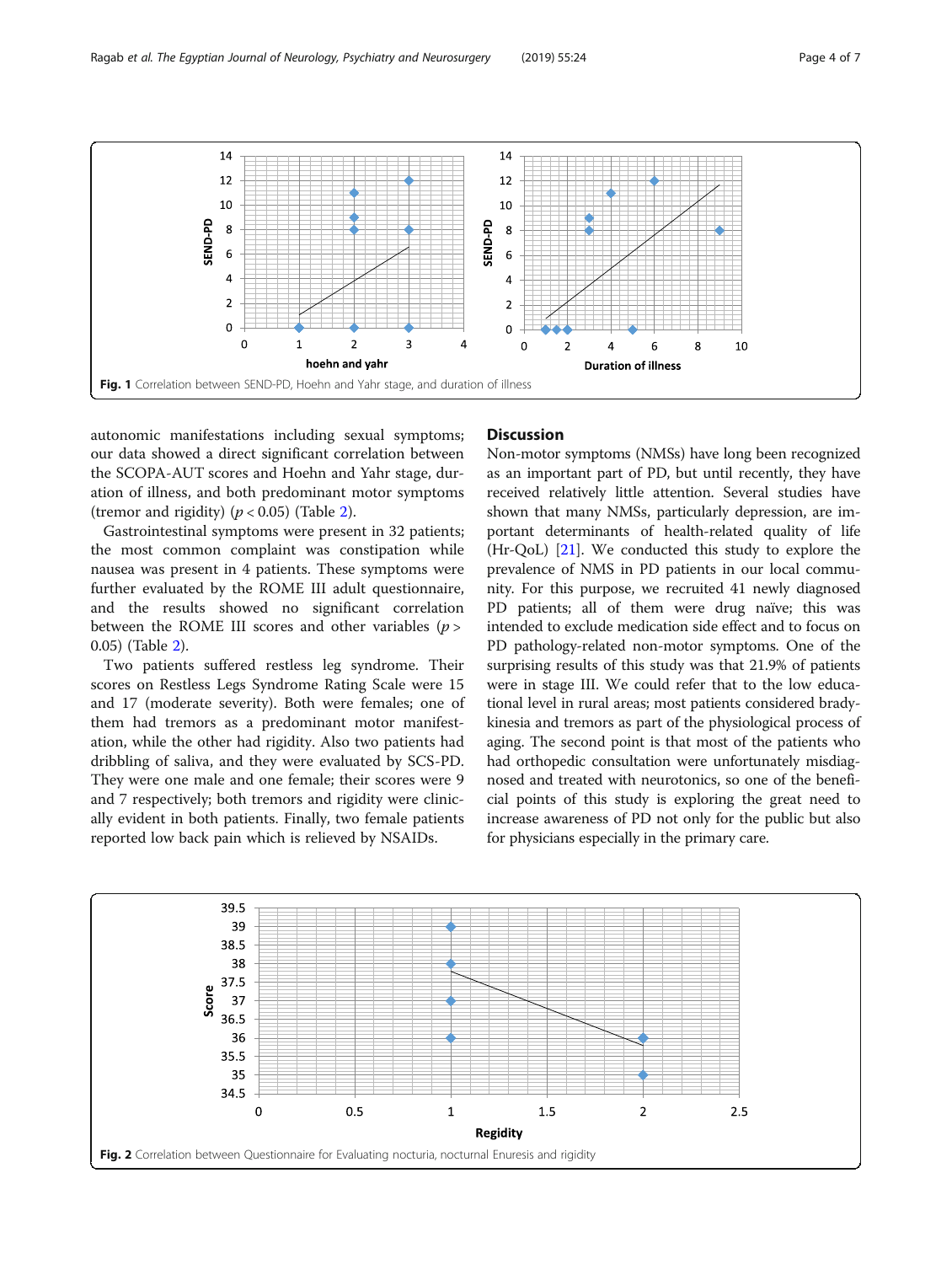Screening for NMS in the studied patients by the NMS-Quest [[11\]](#page-6-0) (a 30-item self-completed questionnaire featuring responses as "yes," "no," and "do not know" to each item) revealed that constipation was the most common symptoms as it was present in 73.1% in the studied patients.

An epidemiological study by Abbot et al. [\[22\]](#page-6-0) revealed an association between the frequency of bowel movements and the risk of developing PD. Also males who have less than one bowel movement daily are at high risk of developing PD than those who had daily bowel movements, and four times higher than those who had two or more bowel movements a day. Several explanations for this finding can be hypothesized. Perhaps constipation is an early manifestation of the disease process itself. Alternatively, rapid transit of material through the gastrointestinal tract reduces exposure to an ingested toxic substance which is active in disease pathogenesis [[23](#page-6-0)]. Our results confirm these hypotheses, revealing the high prevalence of constipation in PD patients. Also Khedr et al. [\[4](#page-5-0)] reported the presence of constipation in 51.8% of PD patients in their study carried out in Upper Egypt.

In our study, there was no significant correlation between these symptoms evaluated by the ROME III adult questionnaire and other variables as  $p > 0.05$ . On the contrary, Pont-Sunyer et al. [\[24\]](#page-6-0) reported more prevalence of constipation in the rigid type of PD than tremor type; this difference may be related to the different methodology as they recruited medicated patients and higher sample size. Finally, we considered constipation if bowel movements often occur less than usual or consist of hard and dry stools that are painful or difficult to pass, while others restrict diagnosis of constipation if the patient had no bowel movement in 3 days [\[23\]](#page-6-0).

The second most common symptom in the current study was sexual dysfunction (61%), which was more common in male patients. Bronner et al. [[25](#page-6-0)] pointed out lower sexual satisfaction in men with PD than in women; this is possibly related to performance problems due to erectile dysfunction with consequent lowered self-esteem. Sexual dysfunction in males with PD typically takes the form of loss of libido, erectile dysfunction, or premature ejaculation; in females, it most often involves low sexual desire and difficulty with arousal and orgasm [[26](#page-6-0)].

Depressive symptoms (47.50%) followed by anxiety (21.7%) were common in our patients with less predominant psychotic manifestations (9.7%). The severity of these symptoms showed a significant correlation with the duration of illness and the stage of disease. Like depression, anxiety may appear at any time during the disease course. It also may precede the appearance of PD motor features [\[27](#page-6-0)]. Landau et al. [[28](#page-6-0)] found that the younger the age of onset of PD, the more liability and severity of depression and anxiety; this could be related

to the long duration of stress exposure to disease burden.

Urgency and getting up regularly at night to pass urine were present in about one third of our patient cohort. Twenty-five up to fifty percent of PD patients had lower urinary tract symptoms while urodynamic studies documented abnormalities in a much higher percentage [\[29](#page-6-0)]. Nocturia is the most commonly reported symptom (57– 86%) followed by increased frequency (32–71%), urgency  $(32-68%)$ , and urge incontinence  $(21-40%)$ , and these wide variations reflect differences in patient population, patient medical history, and methods used to ascertain the presence of these symptoms [[30\]](#page-6-0).

Nocturnal enuresis and urgency were more common in patients with akinetic rigid than patients with predominant tremor PD. On the other hand, Uchiyama et al. [\[31](#page-6-0)] in their 50 early untreated PD patients found no correlation among urinary symptoms, age, sex, or motor symptoms; the mean duration of illness was 23 months, while in our patients, it was 2.78 years. This difference may clarify these conflicting findings.

Sleep disturbance and vivid dreams were present in about one fifth of our PD patients. This seems lower than other literatures which report the prevalence of sleep disturbance in PD from 65% up to 95% [[32](#page-6-0)]. It can be explained by the fact that we did not apply a laboratory method (polysomnography), so according to our subjective questionnaires, it is possible to miss mild manifestation. Sleep disturbance was present in 78.6% of the previous Egyptian study [\[4\]](#page-5-0) as they recruited both medicated and medicated patients; also the duration of illness was higher in that study. In fact, another study by Prudon et al. [[33](#page-6-0)] reported that newly diagnosed PD patients had minimal differences in subjective or objective sleep disturbance compared to controls; these opposing results necessitate the need for a reliable objective method to evaluate sleep disturbance in drug-naïve PD patients.

Our results showed a direct correlation between the PSQI score and both the patients' age and the presence of tremors as a predominant motor symptom. However, Rolinski et al. [[34\]](#page-6-0) reported no correlation between REM behavioral disorders and motor symptoms of PD, as they recruited more than 400 medicated and non-medicated patients.

Cognitive dysfunction including memory disturbance was reported in about 25% of our patients. We should consider the long duration of illness in our patients which may explain the high percentage of cognitive affection. Going with our finding, Litvan et al. [[35\]](#page-6-0) found that 25.8% of their PD patients were having mild cognitive impairment (MCI). Memory impairment was the most common (13.3%), followed by visuospatial (11.0%) and attention/executive ability impairment (10.1%). MCI was associated with older age at assessment and at disease onset, male gender, depression, more severe motor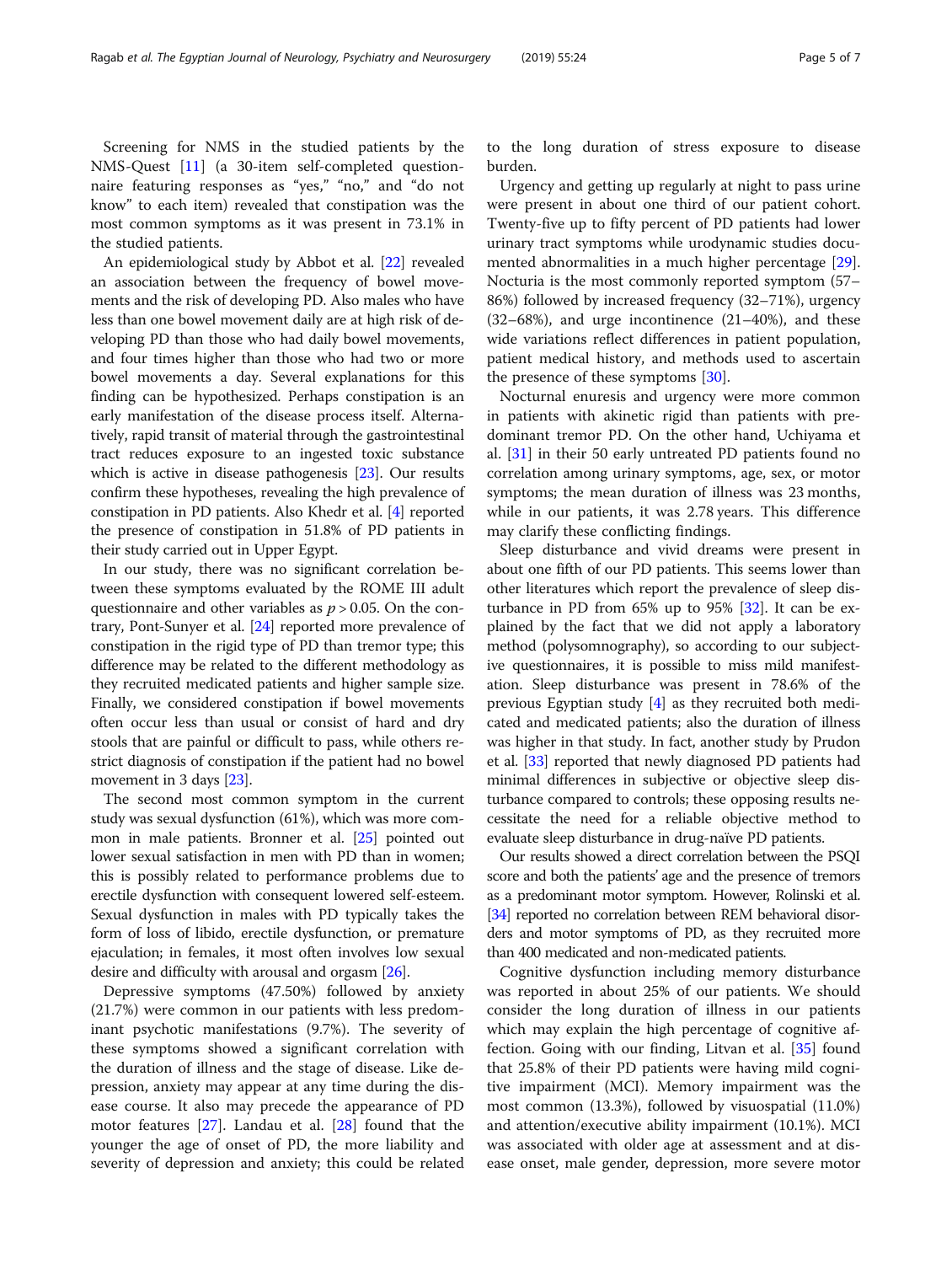<span id="page-5-0"></span>symptoms, and advanced disease stage. Also in the current study, the MoCA test score showed inverse significant correlation with both the age and duration of illness in our study.

Only 15% of our patients suffered light-headed or weak standing from sitting or lying. In another study, the prevalence of orthostatic hypotension in PD was 30% [[36](#page-6-0)]. There is a positive significant correlation between orthostatic hypotension and the age of patients, but no correlation neither with sex nor with the motor symptoms in PD as reported by Perez et al. [[37\]](#page-6-0) while in our study, the stage of disease and duration of illness were correlated with orthostatic hypotension.

Although olfactory dysfunction is among the earliest non-motor features of PD and is present in approximately 90% of the early stage of PD cases, it can precede the onset of motor symptoms by years [\[37](#page-6-0)]. Only 10% of our patients reported this symptom. This may be due to our crude method in the assessment of olfaction using coffee and rose water, while in other studies, they usually apply 6 Sniffin' sticks test [[38](#page-6-0)].

The least reported symptoms were restless leg syndrome, drooling of saliva, and unexplained pain. This re-sult confirms the previous study of Verbaan et al. [[39](#page-6-0)] who reported the diagnosis of RLS in 11% of PD patients. Estimates of the prevalence of drooling in people with PD range from 10 to 84% with the wide variation in the estimates because of the lack of drooling diagnostic criteria and assessment tools for evaluating its severity [\[40,](#page-6-0) [41](#page-6-0)].

In the study of Ozturk et al. [\[42](#page-6-0)], 16.4% of patients had pain at the time of diagnosis of PD. The sources of pain experienced by patients were 89.0% musculoskeletal, 31.5% radicular/peripheral neuropathic, 15.1% dystonic, and 4.1% central. This finding is going with our result, as only two patients had mild musculoskeletal pain which is relieved by non-steroidal anti-inflammatory drugs.

Finally, either thermoregulatory dysfunction, fecal incontinence, or dysphagia was reported by our studied patients. Autonomic symptoms such as hyperhidrosis may be associated with variable blood levels of the dopaminergic drugs, but they do not appear to correlate with the duration of the disease as declared by Sveinbjornsdottir [[43](#page-6-0)]. The current studies relate fecal incontinence to abuse of laxative in the management of constipation [[44](#page-6-0)].

### Conclusion

All newly diagnosed PD patients suffered one or more non-motor symptoms, reflecting the great need to incorporate the assessment tools for these symptoms in routine clinical evaluation in PD patients. Gastrointestinal symptoms especially constipation were the most frequent followed by sexual dysfunction, depressive symptoms, and sleep disturbance, while pain, sialorrhea, and restless leg were the least reported by our studied patients.

#### Study limitations

There are two limitations in this study: the first one, we had not use a specific scale to assess depression as it may affect the presentation and severity of NMS, and the second, an Arabic validated version of IRLSS to evaluate restless leg syndrome was not applied.

#### Abbreviations

MCI: Mild cognitive impairment; MoCA: Montreal Cognitive Assessment; NMS-Quest: Non-motor symptoms questionnaire; NMSs: Non-motor symptoms; PD: Parkinson disease; PSQI: Pittsburgh Sleep Quality Index; REM: Rapid eye movement; SCOPA-AUT: Scales for Outcomes in Parkinson's disease for Autonomic symptoms; SCS-PD: Sialorrhea Clinical Scale for PD; SEND-PD: Neuropsychiatric Disorders in Parkinson's Disease

#### Acknowledgements

We wish to express our great appreciation to our patients and their family for supporting us during this work. Finally, we should thank Mrs. Hagar Aboelfath Belal for her help in editing this manuscript.

#### Funding

This research did not receive any specific grant from funding agencies in the public, commercial, or not-for-profit sectors.

#### Availability of data and materials

All raw data will be available on the editor request.

#### Authors' contributions

All authors have participated in the design of the study, acquisition of the data, data interpretation, and revision of the manuscript. OR recruited the patient and carried out the clinical and neurological evaluation and editing of the manuscript. YE recruited some patients, carried out the clinical and neurological evaluation, and participated in the interpretation of the study results. WB participated in the interpretation of the study results and revision of the manuscript. All authors read and approved the final manuscript.

#### Ethics approval and consent to participate

The study protocol was approved by the ethical committee in Tanta University, Egypt, under the code number (31277/12/16) on December 2016. Participation was voluntary and all contributors or their first-degree relatives received detailed information about the aims of this research work and an informed consent was obtained prior to the commencement of the study.

#### Consent for publication

A written informed consent for the publication was obtained from all the participants and their first degree relatives.

#### Competing interests

The authors declare that they have no competing interests.

#### Publisher's Note

Springer Nature remains neutral with regard to jurisdictional claims in published maps and institutional affiliations.

#### Received: 12 October 2017 Accepted: 28 March 2019 Published online: 16 April 2019

#### References

- Lyons KE, Pahwa R. The impact and management of nonmotor symptoms of Parkinson's disease. Am J Manag Care. 2011;17(Suppl 12):S308–14.
- 2. Khedr EM, Fawi G, Abbas MA, Mohammed TA, El-Fetoh NA, Attar GA, Zaki AF. Prevalence of Parkinsonism and Parkinson's disease in Qena governorate/Egypt: a cross-sectional community-based survey. Neurol Res. 2015;37(7):607–18.
- 3. Coelho M, Ferreira JJ. Non-motor symptoms in advanced Parkinson's disease. Non-motor symptoms of Parkinson's disease; 2014. p. 44.
- 4. Khedr EM, El Fetoh NA, Khalifa H, Ahmed MA, El Beh KM. Prevalence of non motor features in a cohort of Parkinson's disease patients. Clin Neurol Neurosurg. 2013;115(6):673–7.